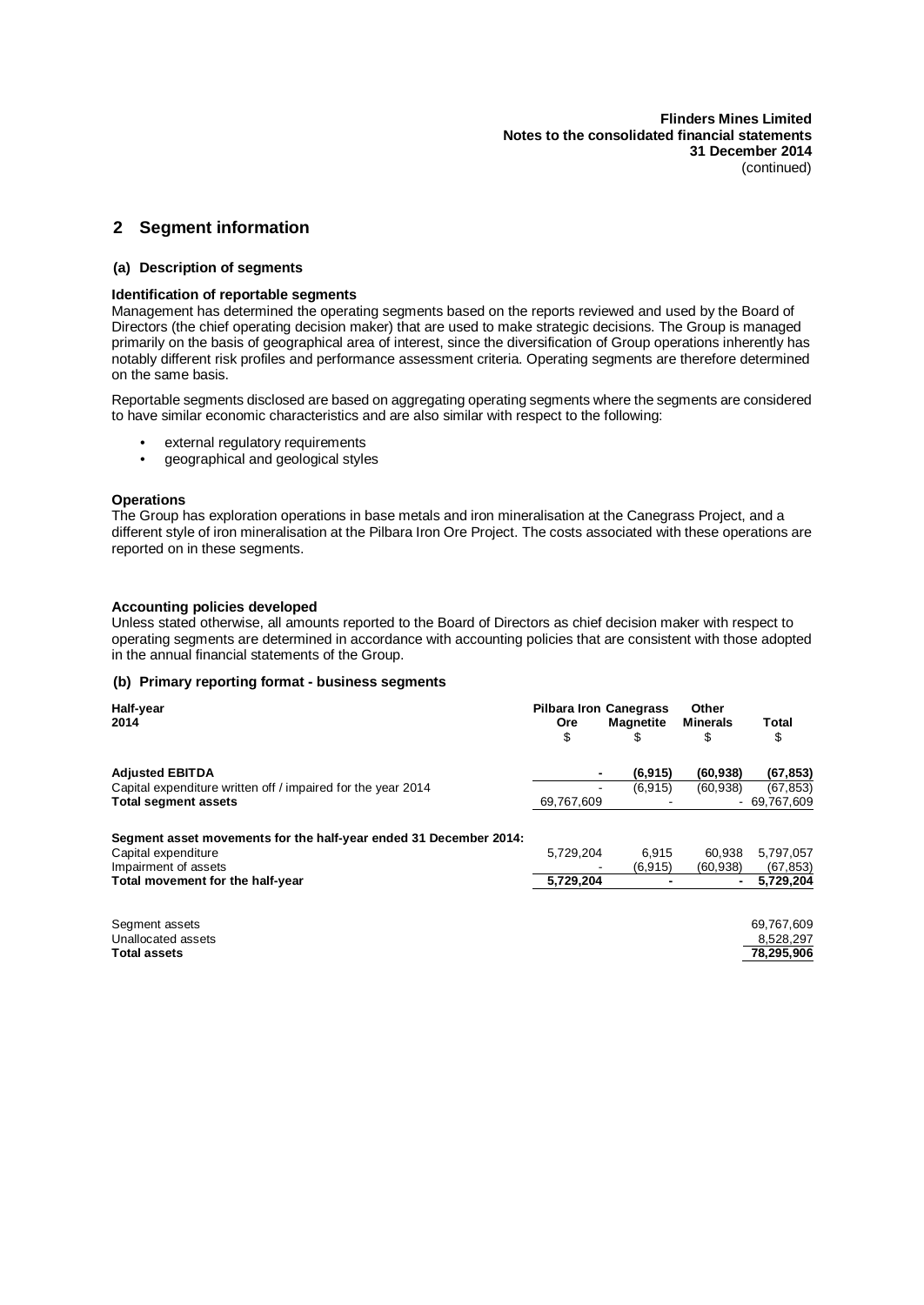# **2 Segment information (continued)**

### **(b) Primary reporting format - business segments (continued)**

| Half-year<br>2013                                            | <b>Pilbara Iron Canegrass</b><br><b>Ore</b><br>\$ | Magnetite<br>S | Other<br><b>Minerals</b><br>\$ | Total<br>\$   |
|--------------------------------------------------------------|---------------------------------------------------|----------------|--------------------------------|---------------|
| <b>Adjusted EBITDA</b>                                       |                                                   | (117, 706)     | (101, 406)                     | (219, 112)    |
| Capital expenditure written off / impaired for the year 2013 |                                                   | (117,706)      | (101, 406)                     | (219, 112)    |
| <b>Total segment assets</b>                                  | 60,341,664                                        |                |                                | $-60.341.664$ |
| Segment movements for the year ended 30 June 2014:           |                                                   |                |                                |               |
| Capital expenditure                                          | 5,662,757                                         | 201.946        | 186.127                        | 6,050,830     |
| Impairment of assets                                         |                                                   | (201.946)      | (186,127)                      | (388, 073)    |
| Total movement for the year                                  | 5,662,757                                         |                |                                | 5,662,757     |
| Segment assets                                               |                                                   |                |                                | 64,038,405    |
| Unallocated assets                                           |                                                   |                |                                | 11.258.909    |
| <b>Total Assets</b>                                          |                                                   |                |                                | 75.297.314    |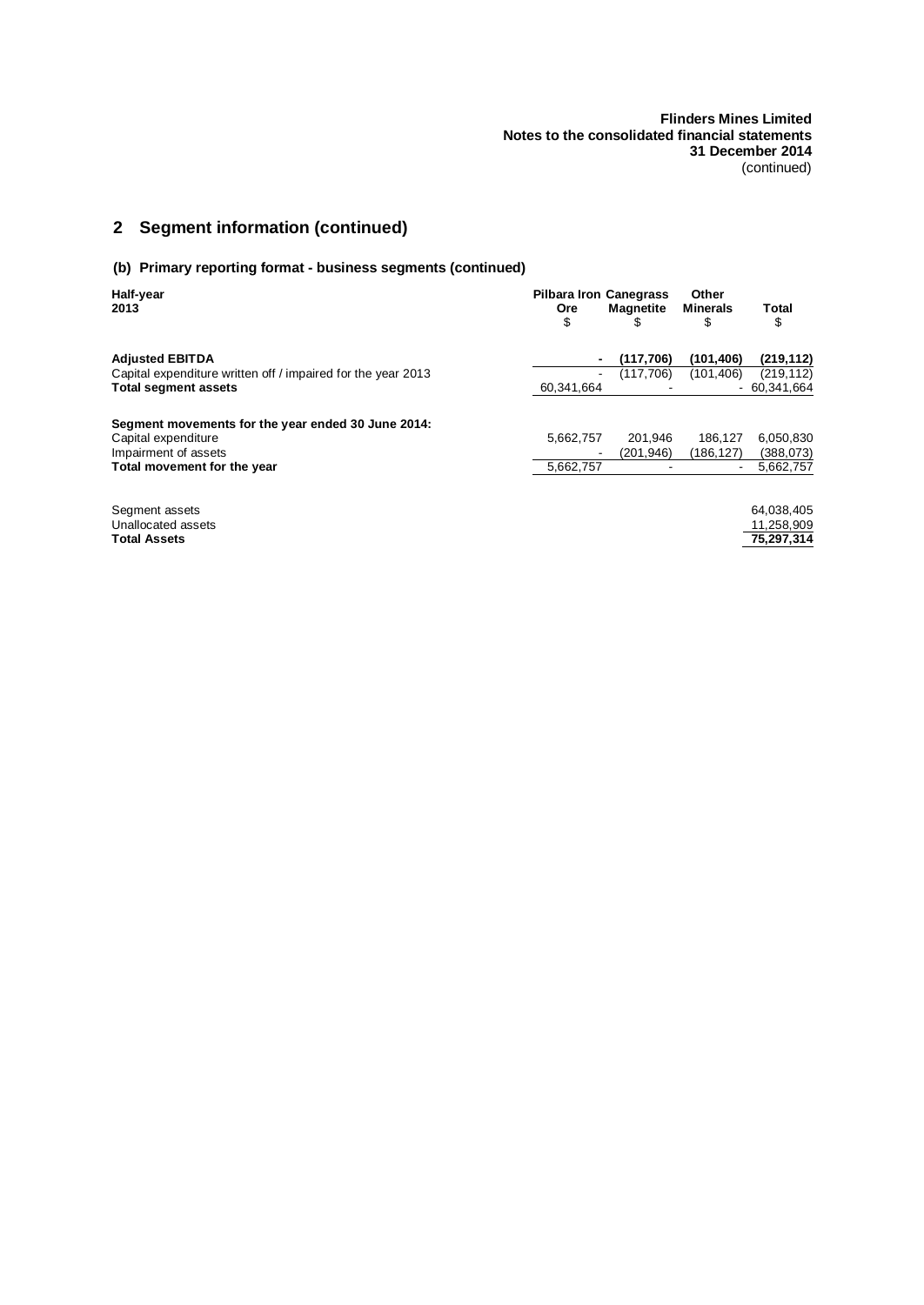# **2 Segment information (continued)**

#### **(c) Other segment information**

#### *(i) Adjusted EBITDA*

A reconciliation of adjusted EBITDA to operating loss before income tax is provided as follows:

|                                                     | Half-year     |               |
|-----------------------------------------------------|---------------|---------------|
|                                                     | 2014<br>\$    | 2013<br>\$    |
| Allocated:                                          |               |               |
| <b>Adjusted EBITDA</b>                              | (67, 853)     | (219, 112)    |
| Unallocated:                                        |               |               |
| Interest revenue                                    | 116,682       | 77.849        |
| Loss on disposal of assets                          | (76, 027)     | (35, 821)     |
| Marketing expenses                                  | (297,635)     | (296,526)     |
| Administrative expenses                             | (1, 217, 510) | (1,707,964)   |
| Finance costs                                       | (1,926)       | (5,901)       |
| (Loss) before income tax from continuing operations | (1, 544, 269) | (2, 187, 475) |
| <b>Contingencies</b>                                |               |               |

#### **Contingent liabilities**

The Group had no known contingent liabilities at 31 December 2014 (30 June 2014: nil).

#### **4 Commitments**

#### **Bank guarantees**

The State Government departments responsible for mineral resources require performance bonds for the purposes of rehabilitation of areas disturbed by exploration activities. Financial institutions similarly require guarantees for credit card automatic payment facilities. At 31 December 2014, the Group had \$178,978 of bank guarantees in place for these purposes (30 June 2014: \$345,656).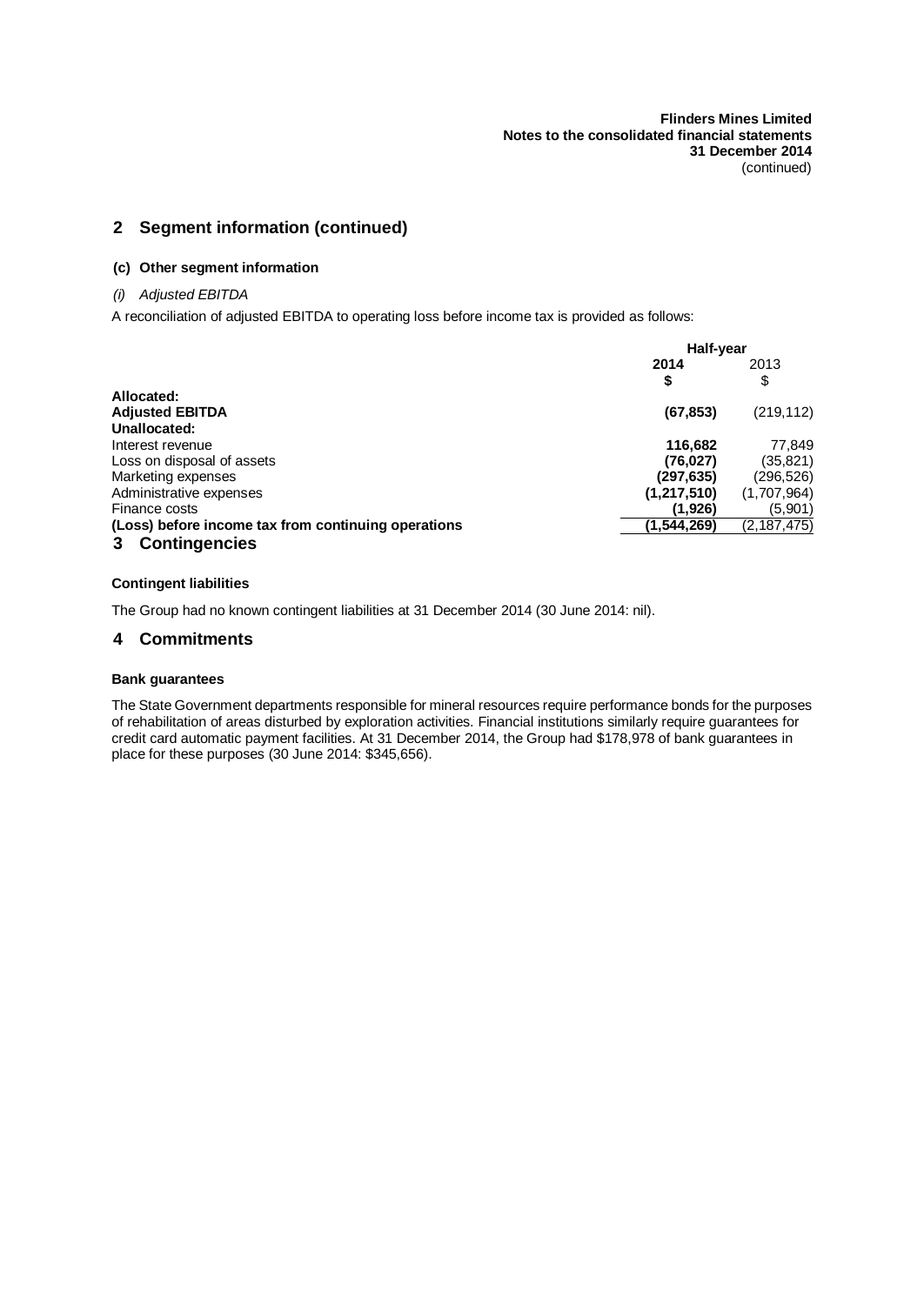# **5 Non-current assets - Exploration and evaluation**

|                                                                                                                                             |                                      |                             | 31 December<br>2014<br>\$                         | 30 June<br>2014<br>\$                              |
|---------------------------------------------------------------------------------------------------------------------------------------------|--------------------------------------|-----------------------------|---------------------------------------------------|----------------------------------------------------|
| <b>Exploration and evaluation assets</b>                                                                                                    |                                      |                             |                                                   |                                                    |
| <b>Movement:</b><br>Opening balance<br>Expenditure incurred<br>Less: expenditure written off / impaired<br>Closing balance                  |                                      |                             | 64,038,405<br>5,797,057<br>(67,853)<br>69,767,609 | 58,375,649<br>6,050,829<br>(388,073)<br>64.038.405 |
| <b>Closing balance comprises</b><br>Exploration and evaluation - 100% owned<br>Exploration and evaluation phases - Joint Venture Operations |                                      |                             | 63,526,511<br>6,241,098                           | 57,797,307<br>6,241,098                            |
| <b>Contributed equity</b><br>6                                                                                                              |                                      |                             | 69,767,609                                        | 64,038,405                                         |
| (a) Share capital                                                                                                                           |                                      |                             |                                                   |                                                    |
|                                                                                                                                             | 31 December<br>2014<br><b>Shares</b> | 30 June<br>2014<br>Shares   | 31 December<br>2014<br>\$                         | 30 June<br>2014<br>\$                              |
| Ordinary shares<br>Ordinary shares - fully paid                                                                                             |                                      | 2,762,995,689 2,400,995,602 | 124,361,828                                       | 119,106,233                                        |
| (b) Movements in ordinary share capital                                                                                                     |                                      |                             |                                                   |                                                    |
| <b>Date</b>                                                                                                                                 | <b>Details</b>                       | Number of<br>shares         | <b>Issue price</b>                                | \$                                                 |

| 1 July 2014<br>15 December 2014    | Opening balance<br>Share issue - Proceeds received (net of | 2.400.995.602 |         | 119.106.233 |
|------------------------------------|------------------------------------------------------------|---------------|---------|-------------|
|                                    | costs)                                                     | 362,000,087   | \$0.015 | 5,255,595   |
| 31 December 2014                   | Balance                                                    | 2,762,995,689 |         | 124,361,828 |
| (c) Employee incentive rights plan |                                                            |               |         |             |

The Flinders Mines Limited Employee Incentive Rights Plan enables the Board, at its discretion, to issue rights to employees of the Company or its associated companies. The vesting periods of the rights are set at the Board's discretion and all rights have conditions that must be met before they vest. All rights are un-listed and non-transferable. The rights granted under the plan carry no voting or dividend rights.

On 1 July 2014, 12,796,000 incentive rights, expiring 30 June 2016 were issued to nine Company employees. On 12 November 2014, 10,000,000 incentive rights, expiring 30 June 2016 were issued to one Company employee.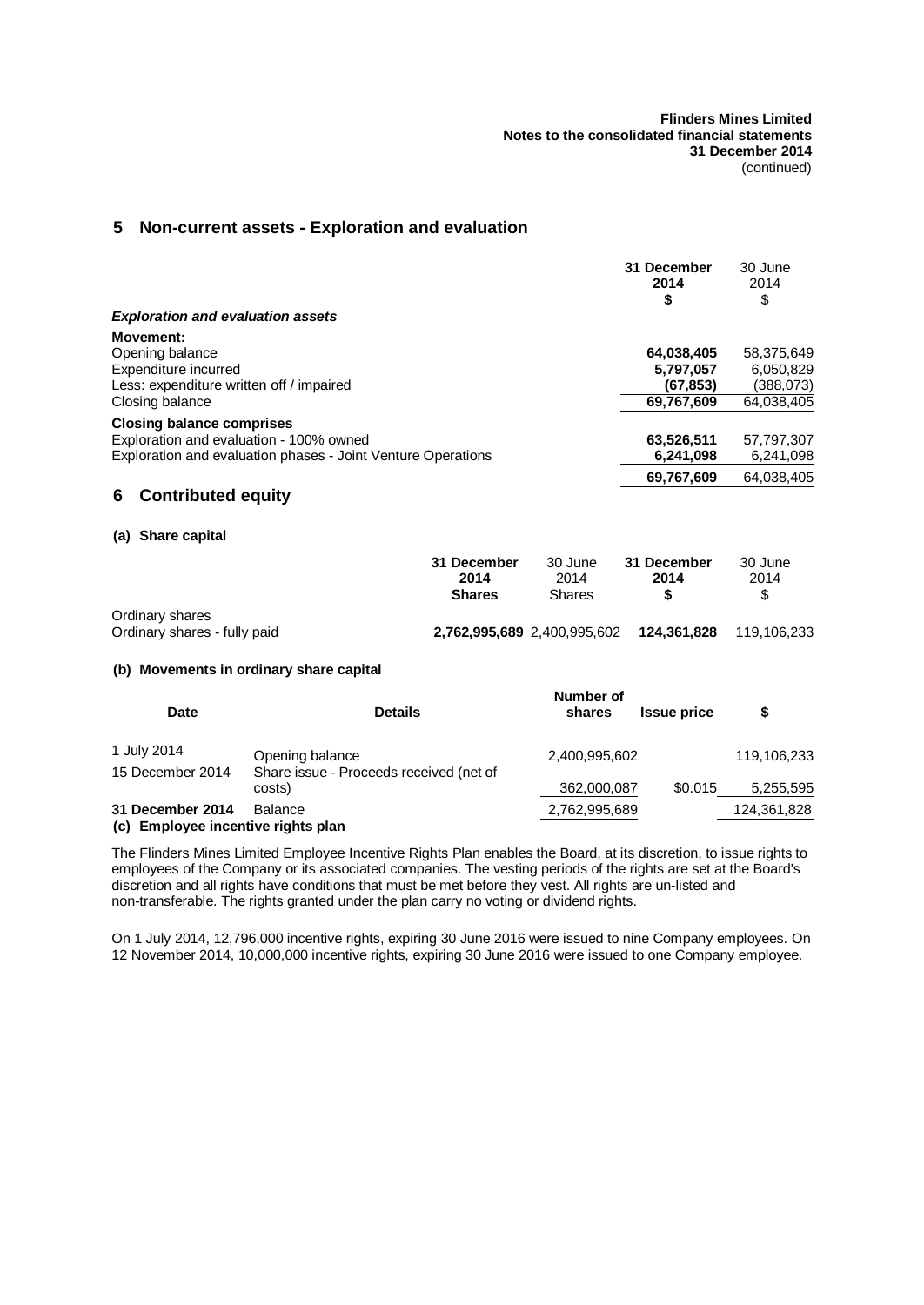# **7 Other reserves and retained losses**

### **(a) Reserves**

| Available-for-sale investments revaluation reserve<br>Share-based payments                                                                                       | 31 December<br>2014<br>S<br>(293, 048)<br>476,385 | 30 June<br>2014<br>\$<br>(293, 047)<br>311,627 |
|------------------------------------------------------------------------------------------------------------------------------------------------------------------|---------------------------------------------------|------------------------------------------------|
|                                                                                                                                                                  | 183,337                                           | 18,580                                         |
|                                                                                                                                                                  | 31 December<br>2014<br>S                          | 30 June<br>2014<br>\$                          |
| <b>Movements:</b>                                                                                                                                                |                                                   |                                                |
| Available-for-sale investments revaluation reserve                                                                                                               |                                                   |                                                |
| Opening balance<br>Revaluation                                                                                                                                   | (293, 048)                                        | (288,149)<br>(4,900)                           |
| Balance at period end                                                                                                                                            | (293, 048)                                        | (293, 049)                                     |
| Share-based payments<br>Opening balance<br>Rights expensed during the period<br>Rights expired during the period<br>Balance at period end<br>(b) Retained losses | 311,628<br>164,757<br>476,385                     | 1,545,670<br>(1,234,041)<br>311,629            |
| Movements in retained losses were as follows:                                                                                                                    |                                                   |                                                |

|                         | 31 December    | 30 June        |
|-------------------------|----------------|----------------|
|                         | 2014           | 2014           |
|                         |                |                |
| Opening balance         | (45.371.255)   | (40, 722, 508) |
| Net loss for the period | (1.544.269)    | (4.648.747)    |
| Closing balance         | (46, 915, 524) | (45, 371, 255) |
|                         |                |                |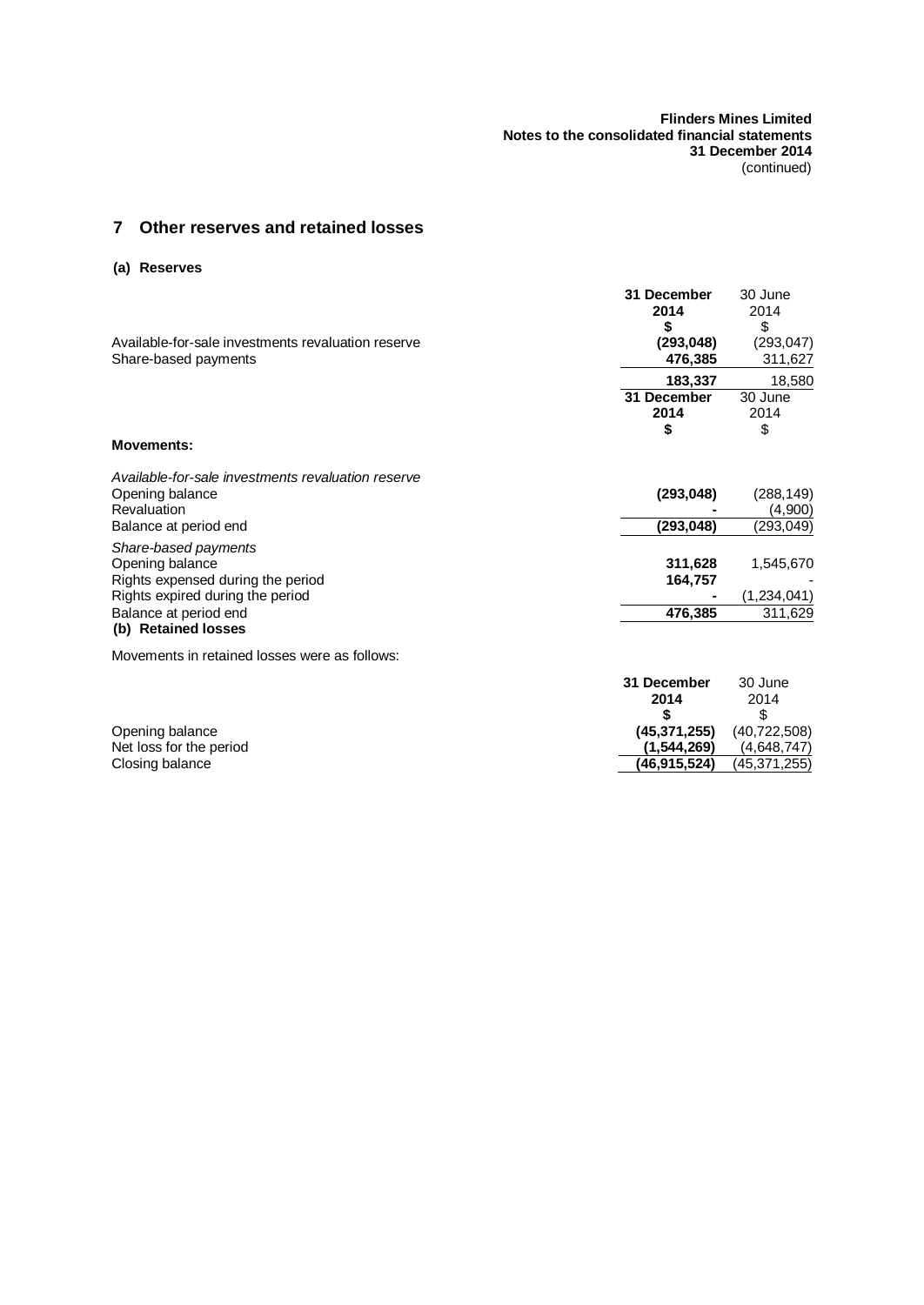**Flinders Mines Limited Notes to the consolidated financial statements 31 December 2014** (continued)

### **8 Events occurring after the reporting period**

No matter or circumstance has occurred subsequent to period end that has significantly affected, or may significantly affect, the operations of the Group.

### **9** . **Fair value measurement of assets and liabilities**

AASB 13 requires disclosure of fair value measurements by level of the following value hierarchy:

(a) Quoted prices (unadjusted) in active markets for identical assets or liabilities (level1) (b) Inputs other than quoted prices included within level 1 that are observable for the asset or liability, either directly or indirectly (level 2), and

(c) Inputs for the asset or liability that are not based on observable market data (unobservable inputs) (level 3)

All financial instruments were valued using the level1 valuation techniques. There were no changes in valuation techniques for financial instruments in the period.

Available-for-sale financial assets are measured at fair value using the closing price on the reporting dates as listed on the Australian Securities Exchange Limited (ASX). The carrying value of trade receivables and payables are assumed to approximate their fair values due to their short term nature.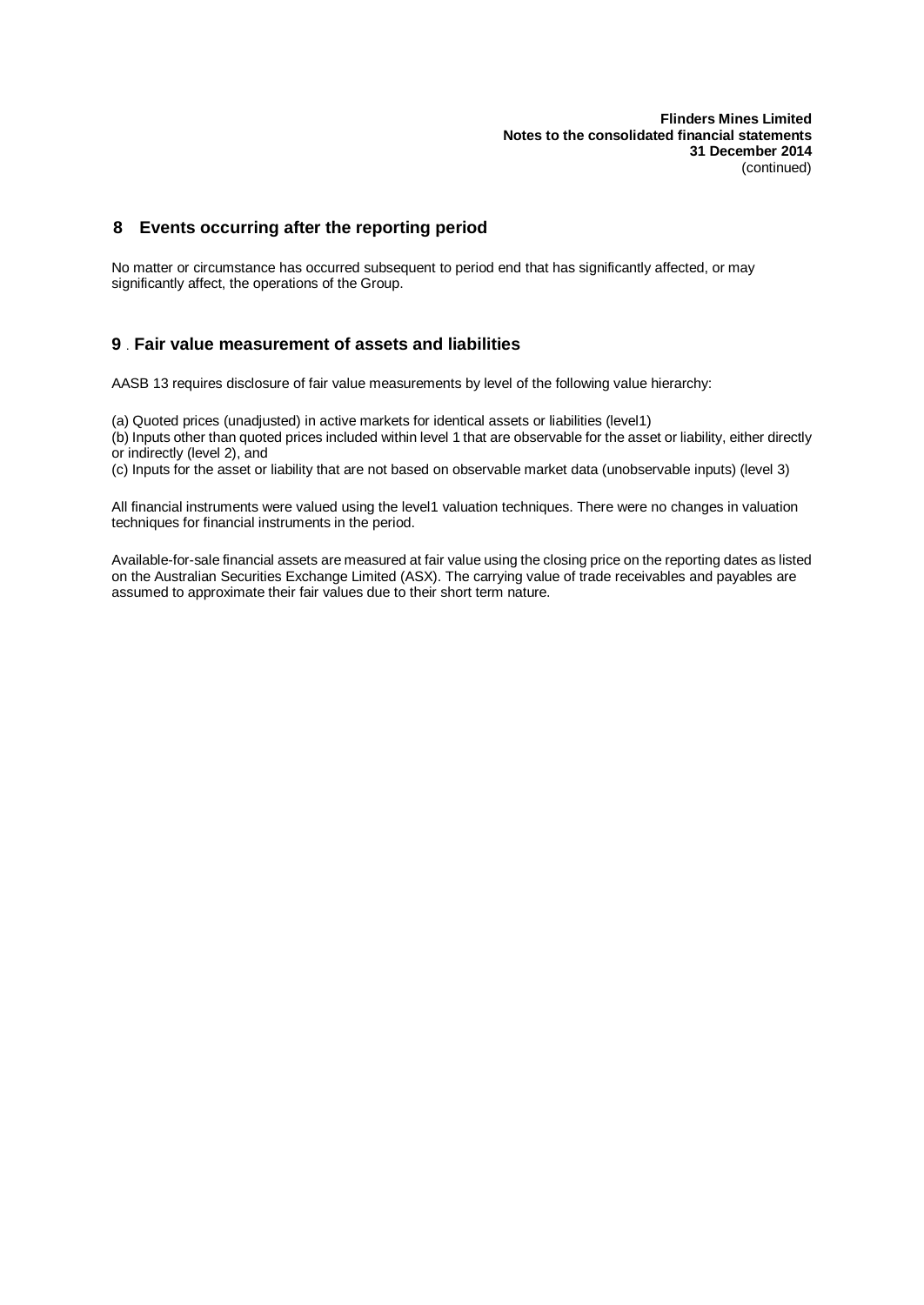In the Directors' opinion:

- (a) the interim financial statements and notes set out on pages 4 to 14 are in accordance with the *Corporations Act 2001*, including:
	- (i) complying with Accounting Standards, the *Corporations Regulations 2001* and other mandatory professional reporting requirements, and
	- (ii) giving a true and fair view of the consolidated entity's financial position as at 31 December 2014 and of its performance for the half-year on that date, and
- (b) there are reasonable grounds to believe that the Company will be able to pay its debts as and when they become due and payable.

This declaration is made in accordance with a resolution of Directors.

Robert Michael Kennedy Director

Adelaide 18 February 2015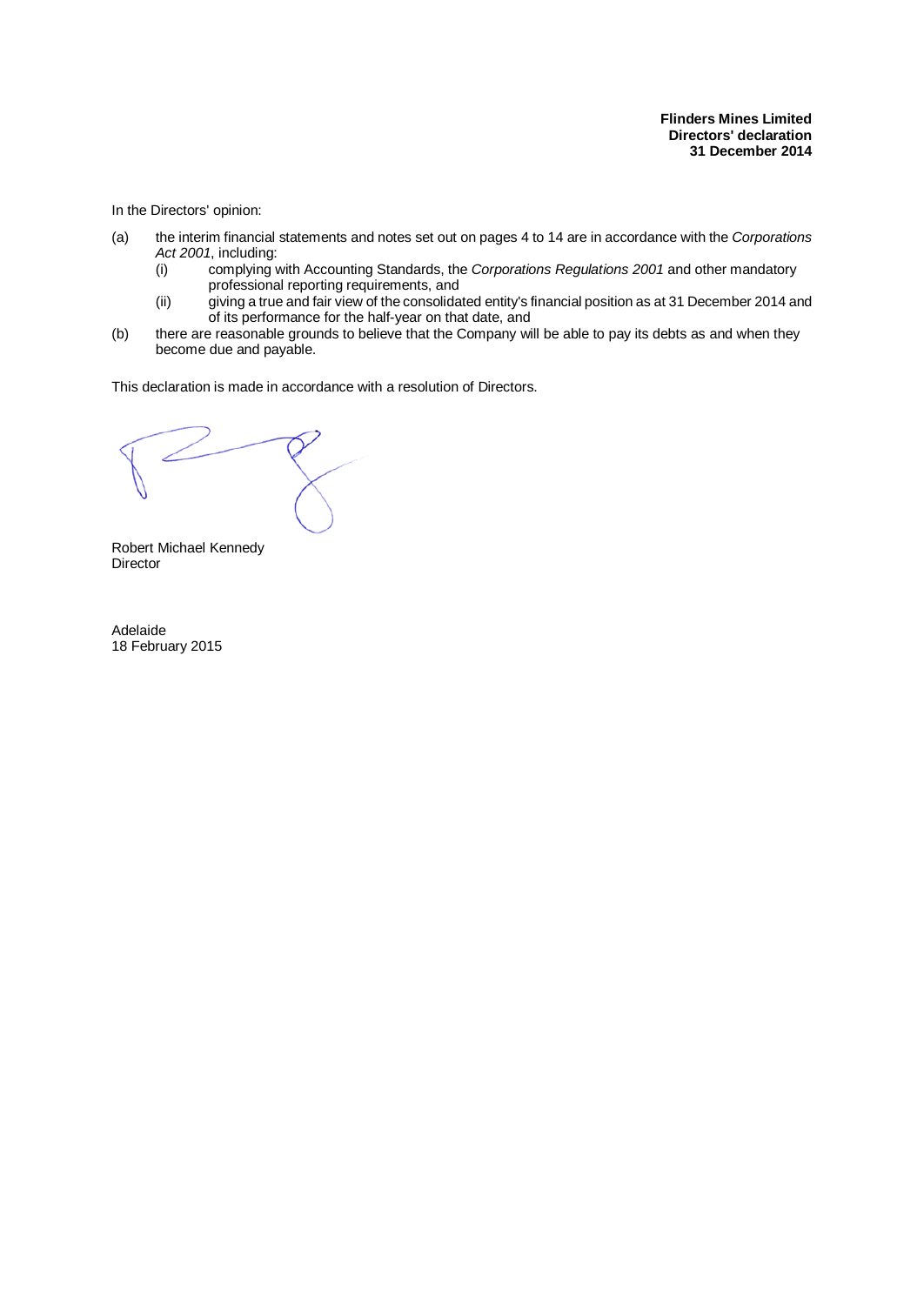**Flinders Mines Limited** Independent auditor's review report to the members 31 December 2014



nhii Rd<br>Sa sma

GPO Box 1270 ialde 8A 5001

T 61 8 8372 6666 F 61 8 8372 6677 Einfo.se@eugt.com

#### **INDEPENDENT AUDITOR'S REVIEW REPORT** TO THE MEMBERS OF FLINDERS MINES LIMITED

We have reviewed the accompanying half-year financial report of Flinders Mines Limited ("Company"), which comprises the consolidated financial statements being the statement of financial position as at 31 December 2014, and the statement of profit or loss and other comprehensive income, statement of changes in equity and statement of cash flows for the half-year ended on that date, notes comprising a statement or description of accounting policies, other explanatory information and the directors' declaration of the consolidated entity, comprising both the Company and the entities it controlled at the half-year's end or from time to time during the half-year.

#### Directors' responsibility for the half-year financial report

The directors of Flinders Mines Limited are responsible for the preparation of the half-year financial report that gives a true and fair view in accordance with Australian Accounting Standards and the Corporations Act 2001 and for such controls as the directors determine is necessary to enable the preparation of the half-year financial report that is free from material misstatement, whether due to fraud or error.

#### **Auditor's responsibility**

Our responsibility is to express a conclusion on the consolidated half-year financial report based on our review. We conducted our review in accordance with the Auditing Standard on Review Engagements ASRE 2410 Review of a Financial Report Performed by the Independent Auditor of the Entity, in order to state whether, on the basis of the procedures described, we have become aware of any matter that makes us believe that the half-year financial report is not in accordance with the Corporations Act 2001 including: giving a true and fair view of the Flinders Mines Limited consolidated entity's financial position as at 31 December 2014 and its performance for the half-year ended on that date; and complying with Accounting Standard AASB 134 Interim Financial Reporting and the Corporations Regulations 2001. As the auditor of Flinders Mines Limited, ASRE 2410 requires that we comply with the ethical requirements relevant to the audit of the annual financial report.

Grant Thomion Audit Ply Lid ACN 130 913 594<br>a subsidiary or related entity of Grant Thomion Australia Ltd ABN 41 127 556 389

'Gad Thombrinke bite bradude which be Gad Thombo membrims powis assumes, hand advisory awders their backrotes a<br>contempters. Card Thombu Authin Life a membring the controlled with the Card of the membring and and the conte

Liability limited by a scheme approved under Professional Standards Legislation. Liability is limited in those States where a current scheme applies